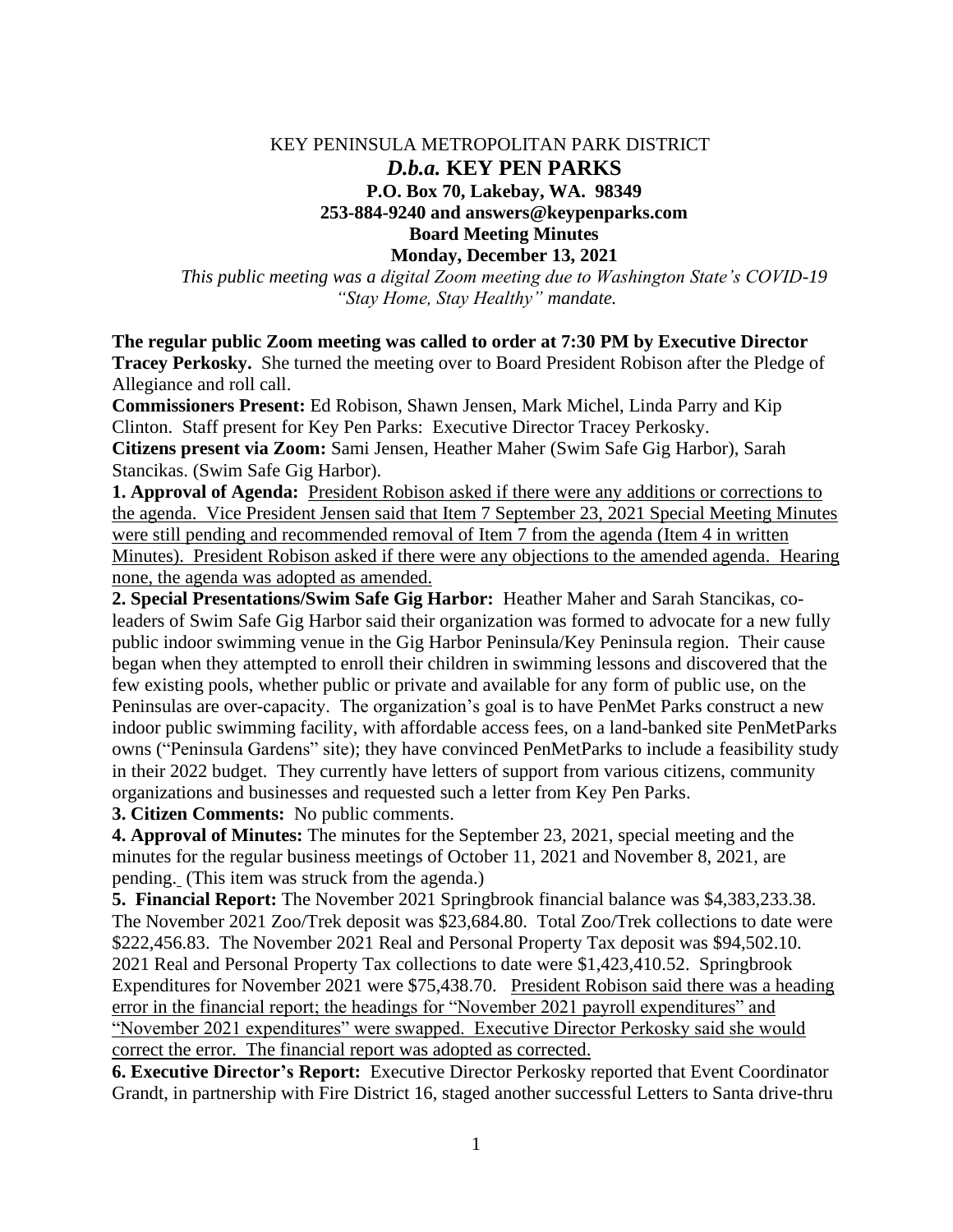event. Santa and Mrs. Claus attended the Key Center tree lighting then came to the Key Center Fire Station and greeted drive-thru participants; over 40 cars of happy families delivered letters to Santa and Mrs. Claus. The Winter Solstice Walk/Ride/Run event planned for December 18 may be cancelled due to inclement weather; recent volunteer work party events have been also been cancelled due to weather. Game cameras have been installed near the Key Central Forest Wright Bliss entrance; staff have noticed a large number of free-range chickens appearing on camera. Volunteer Park experienced vandalism: Key Peninsula Little League's small storage shed was broken into; however, nothing was stolen; a Jeep crashed into the Field 2 fence adjacent to Key Peninsula Highway and Executive Director Perkosky has filed a report with the Sheriff Dept. She reported that most of the windstorm damage/debris has been repaired or removed. She thanked Pierce Co. Councilmember Derek Young for the opportunity to address the Council regarding REET and she thanked Fire District 16 for the chance to ride along with "Santa". Commissioner Robison asked about the dog park regrading. Executive Director Perkosky said the grading is done, given the time of year, the fence has been moved and rebuilt so the dog park is open again. She said additional leveling and planting will have to wait for drier weather. The multipurpose field is now draining better but the culvert under the 360 Trails trailhead needs a thorough cleaning.

## **7. Board Committee and Advisory Council Reports:**

- **a) Land and Improvement Committee (Commissioner Robison):** Commissioner Robison had no report.
- **b) Key Peninsula Parks and Recreation Foundation Report (Commissioner Michel):** Commissioner Michel said that the Foundation did not meet in November.
- **c) Trails Committee (Commissioner Michel):** Commissioner Michel reported that there was another successful Red Barn Guided Mountain Bike Ride on October 27 at 360 Trails/Gateway Park: it came together quickly and 9 students had the opportunity to experience the joy of mountain biking. He commended Volunteer Coordinator Gleason for organizing and managing the Nov. 27 volunteer trail-work party; a lot of Scotch broom was removed. He said the Student Mountain Bike League has reserved April 24, 2022, at 360 Trails/Gateway Park for their first ride of the season; BuDu has scheduled April 10, 2022, at 360 Trails/Gateway Park for their last ride of the season.

**8. President's Report:** President Robison thanked staff for their hard work especially maintenance for completing several key projects.

## **9. Unfinished Business:** No unfinished business.

- **10. New Business:**
	- **a) Receive and File Report on Updated Internal Controls:** The State Auditor, in the recent audit, recommended that the Executive Director give the Board an annual report on internal control updates, especially regarding assets and financial transactions to prevent fraud. Executive Director Perkosky reported that all staff members collaborated in the update process; she noted that prior to this effort, Fiscal Specialist Armstrong was the primary bulwark against potential fraud. Executive Director Perkosky discussed the changes made regarding invoice and received mail review, payroll review, fund transfers, and credit card purchases. She said the State Auditor has a checklist for internal control audits and 2022 internal control changes will be driven by it. Commissioner Robison asked how delivery of materials, such as gravel or bark, is reviewed; Executive Director Perkosky said staff checks vendor invoices to determine if items were shipped, but for material like bark or rock, one has to trust the